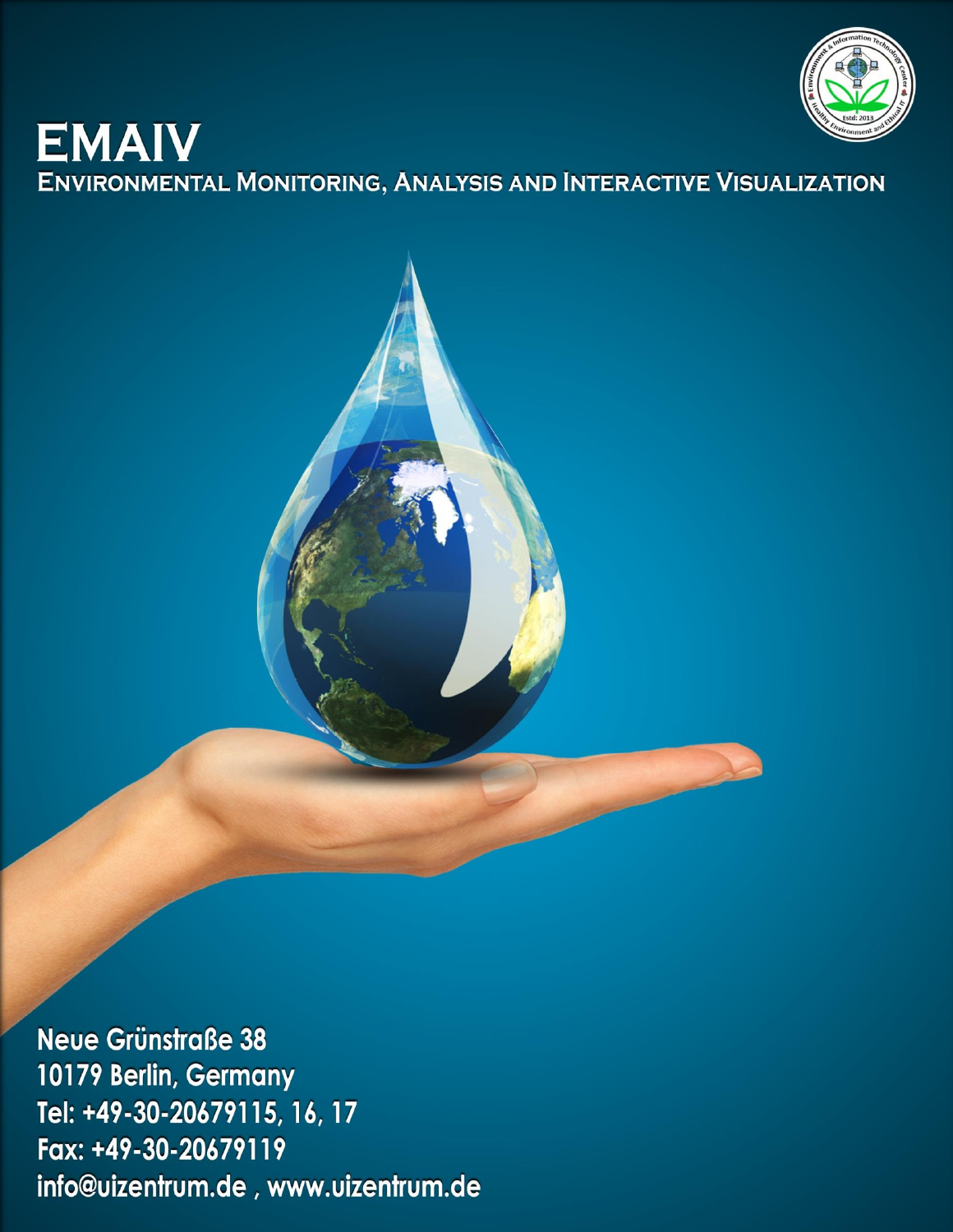# **EMAIV**

Environmental Monitoring, Analysis and Interactive Visualization (EMAIV) is a UIZ product, a webGIS application for monitoring, analyzing and visualizing environmental data over Internet. The framework of the EMAIV can be divided into three categories: (1) monitoring system, it aims to monitor disaster sites and get state information of environment; (2) database: manage in-situ and real time monitoring data, field investigating data, real time user input data and base data; (3) analyzing and warning system: analyze monitoring data, understand the deformation trend of the potential disaster, and release disaster warning information.

## **Monitoring System**

EMAIV is a GIS based software for monitoring Environmental Issues with a user friendly Interface and to visualize Environmental data such as water quality, Geomorphologic data, Ecologic information, Metrologic and Hydrologic data etc., on maps, export

the map and perform operations that helps in efficient understanding of the data for better decision making.

### **Data Management**

The monitoring data coming from in-situ and real time is stored in database as raw data for analysis and visualization, In addition, EMAIV allows user to contribute by giving information of any environmental issues that need urgent attention such as landslide, pollution, drainage break, waste etc. which is stored in



database. Considering the information given by the user, taking necessary measures to solve the problem and alerting the responsible people can be performed that play an important role monitoring the environment.